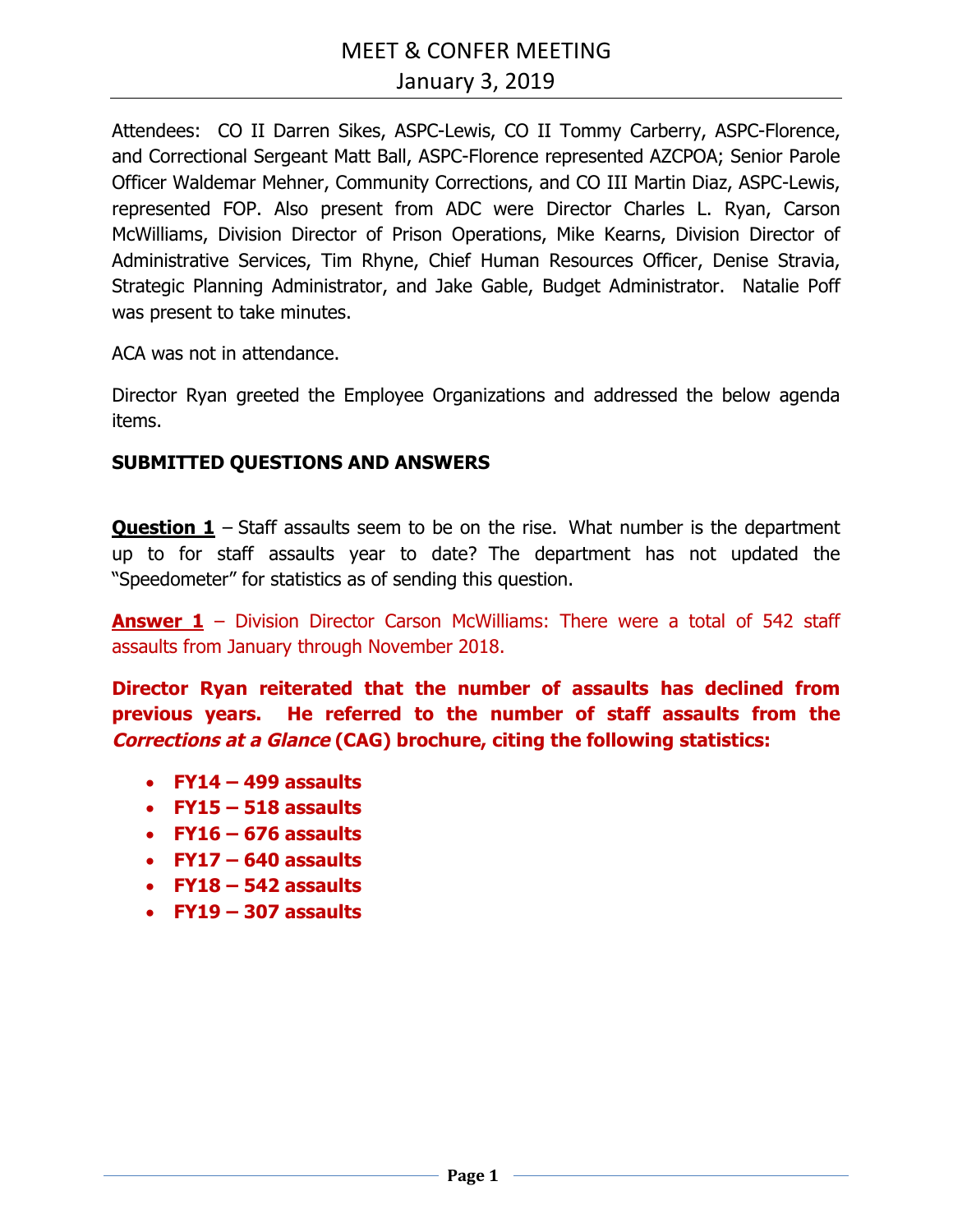# **ADDITIONAL INFORMATION:**

### **Below is the CAG brochure that was reviewed during the meeting:**

### **NOVEMBER 2018**

### **INMATE PROGRAMS**

ADC assesses the recidivism risk and programming needs of each inmate during intake. Assessment results, along with sentence structure, are used to prioritize inmate programmatic goals and placement.

| <b>Program Enrollment</b>               | Sub-Total | <b>TOTAL</b> |
|-----------------------------------------|-----------|--------------|
| <b>ADC Education</b>                    |           | 5,250        |
| <b>Functional Literacy</b>              | 1,070     |              |
| <b>High School Equivalency</b>          | 2,360     |              |
| <b>Special Education</b>                | 128       |              |
| <b>Career &amp; Technical Education</b> | 1,692     |              |
| <b>Addiction Treatment *</b>            |           | 795          |
| <b>Sex Offender Treatment</b>           |           | 216          |
| Self-Improvement                        |           | 5,243        |
| <b>Work Programs</b>                    |           | 25,547       |
| <b>Arizona Correctional Industries</b>  |           |              |
| · Labor Contracts                       | 1,170     |              |
| - Owned & Operated                      | 730       |              |
| <b>Intergovernmental Agreements</b>     | 2,144     |              |
| Work Incentive Pay Program              | 21,503    |              |
| <b>Total Program Enrollments **</b>     |           | 37,051       |

Total Program Enrollments \*\* \* Seventy-eight percent of inmates assessed at intake have

significant substance abuse histories.

\*\* Inmates may be enrolled in more than one program.

### **INMATE CONTRIBUTIONS / REPARATIONS**

| <b>AZ COMMUNITY LABOR</b>                  | This Month | <b>FY YTD</b> |
|--------------------------------------------|------------|---------------|
| <b>Fire Crew Hours</b>                     | 25,250     | 141,921       |
| <b>Public Sector Work Crew Hours</b>       | 165,782    | 834,170       |
| <b>ADOT Crews Hours</b>                    | 14,549     | 77,450        |
| <b>AZ CRIME VICTIMS</b>                    |            |               |
| <b>Court Ordered Restitution Collected</b> | \$123,466  | \$607,092     |
| <b>Victims' Compensation Collected</b>     | \$2,231    | \$10,142      |
| <b>Victim Notifications of Release</b>     | 295        | 1,574         |
|                                            |            |               |

### **INMATE HEALTH SERVICES**

| Hospital Admissions  |                                                  |                  | 112    |
|----------------------|--------------------------------------------------|------------------|--------|
| Inmates With: HIV199 | Active TB0                                       | Hepatitis C7,788 |        |
|                      | Inmates Requiring Ongoing Mental Health Services |                  | 12.195 |

### **INMATE CONDUCT / INMATE GRIEVANCES**

| Inmate / Inmate Assaults37 | Inmate Grievances325 |
|----------------------------|----------------------|
| Inmate / Staff Assaults60  |                      |

|                                                     |                                 |                | <b>NOVEMBER 2018</b> |        |
|-----------------------------------------------------|---------------------------------|----------------|----------------------|--------|
| <b>INMATE COMMITMENT OFFENSES</b><br><b>OFFENSE</b> | <b>US Citizens Crim. Aliens</b> |                | <b>TOTAL</b>         | %      |
| Arson                                               | 128                             | 7              | 135                  | 0.3%   |
| Assault                                             | 5,261                           | 318            | 5.579                | 13.3%  |
| Auto Theft                                          | 1,939                           | 43             | 1.982                | 4.7%   |
| <b>Burglary/Criminal Trespass</b>                   | 2,868                           | 69             | 2,937                | 7.0%   |
| Child/Adult Abuse                                   | 304                             | 15             | 319                  | 0.8%   |
| <b>Child Molestation</b>                            | 1,476                           | 298            | 1,774                | 4.2%   |
| <b>Criminal Damage</b>                              | 152                             | 4              | 156                  | 0.4%   |
| <b>Domestic Violence</b>                            | 154                             | 4              | 158                  | 0.4%   |
| Drug Possession (All)                               | 3,676                           | 58             | 3,734                | 8.9%   |
| Marijuana Only                                      | 198                             | 3              | 201                  | 0.5%   |
| Drug Sales/Trafficking                              | 3.772                           | 1,092          | 4,864                | 11.6%  |
| <b>DUI</b>                                          | 1,339                           | 114            | 1,453                | 3.5%   |
|                                                     | 174                             | 6              | 180                  | 0.4%   |
| Escape                                              | 375                             | 7              | 382                  | 0.9%   |
| Forgery                                             | 286                             | $\overline{7}$ | 293                  | 0.7%   |
| Fraud                                               | 375                             | 12             | 387                  | 0.9%   |
| <b>Identity Theft</b>                               | 1.096                           | 254            | 1.350                | 3.2%   |
| Kidnapping                                          | 678                             |                | 774                  | 1.8%   |
| Manslaughter/Neg. Homicide                          |                                 | 96             |                      | 7.4%   |
| Murder                                              | 2.714                           | 388            | 3.102                | 3.8%   |
| Other                                               | 1,514                           | 74             | 1.588                |        |
| Rape/Sexual Assault                                 | 514                             | 67             | 581                  | 1.4%   |
| Robbery                                             | 3,430                           | 175            | 3,605                | 8.6%   |
| <b>Sex Offense</b>                                  | 2,550                           | 284            | 2,834                | 6.8%   |
| Theft                                               | 999                             | 21             | 1,020                | 2.4%   |
| <b>Trafficking in Stolen Property</b>               | 651                             | 12             | 663                  | 1.6%   |
| <b>Weapons Offense</b>                              | 1,879                           | 47             | 1,926                | 4.6%   |
| <b>TOTAL</b>                                        | 38.502                          | 3.475          | 41,977               | 100.0% |
| %                                                   | 91.7%                           | 8.3%           |                      | 100.0% |
|                                                     | <b>INMATE CRIMINAL HISTORY</b>  |                |                      |        |
|                                                     | <b>US Citizens Crim. Aliens</b> |                | <b>TOTAL</b>         | %      |
| <b>Violent Offenders</b>                            | 28,918                          | 2,264          | 31,182               | 74.3%  |
| - Current                                           | 19,903                          | 1,911          | 21,814               | 52.0%  |
|                                                     |                                 |                |                      |        |

| Current               | 19.903 | 1.911 | 21.814 52.0% |              |
|-----------------------|--------|-------|--------------|--------------|
| · Historical          | 9.015  | 353   | 9.368        | 22.3%        |
| Non-Violent Offenders | 9.584  | 1.211 |              | 10.795 25.7% |
| <b>TOTAL</b>          | 38.502 | 3.475 | 41,977       | 100.0%       |

\* Total Violent Offenders; includes offenders of a non-violent statute who have used a weapon or caused an injury

|                              | US Citizens Crim. Aliens TOTAL |       | ℅             |       |
|------------------------------|--------------------------------|-------|---------------|-------|
| Prior ADC Prison Term        | 20.933                         | 597   | 21,530        | 51.3% |
| <b>First ADC Prison Term</b> | 2.878<br>17.569                |       | 20.447        | 48.7% |
| <b>TOTAL</b>                 | 38,502                         | 3.475 | 41,977 100.0% |       |

# **The Arizona Department** of Corrections

Charles L. Ryan **Director** 



**AT A** 

**GLANCE CORRECTIONS** A D C

# **NOVEMBER 2018**

This report contains preliminary statistics as of the end of the month. Changes/updates will be posted on the ADC website. Please refer to the online reports for the most current data.

> For further information, contact: **Arizona Department of Corrections Strategic Planning and Policy** 1601 West Jefferson Street Phoenix, Arizona 85007 602-542-1576 http://www.azcorrections.gov

This document is available in alternative formats by contacting Central Office Public Access at: 602-542-5886

12/7/18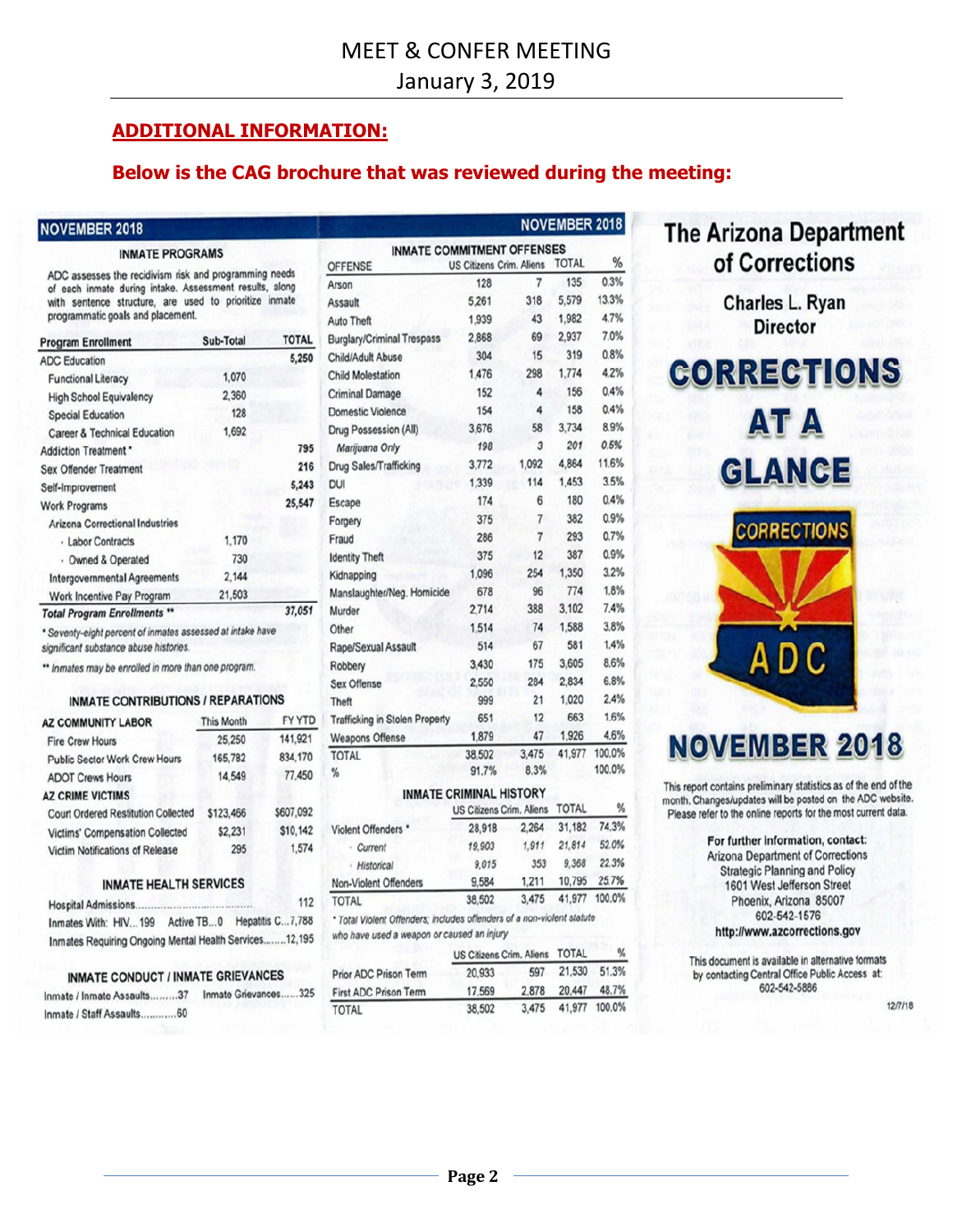# MEET & CONFER MEETING

# January 3, 2019



**Director Ryan encouraged the Employee Organizations to read the CAG report which is updated and published monthly. Further, he assured the Employee Organizations that the ADC dashboard in which the Employee Organization referred to as the "Speedometer" will be updated accordingly.** 

**Division Director Carson McWilliams stated that the Department is aggressively making changes to the staffing at ASPC-Lewis. He shared that the change will include a combination of CIU, SSU, STG and K-9 staff. Issues will be addressed in real-time which he believes will positively change the inmate population.** 

**Director Ryan discussed a recent incident at ASPC-Lewis where an Inmate held an employee hostage. Director Ryan acknowledged the fine work done**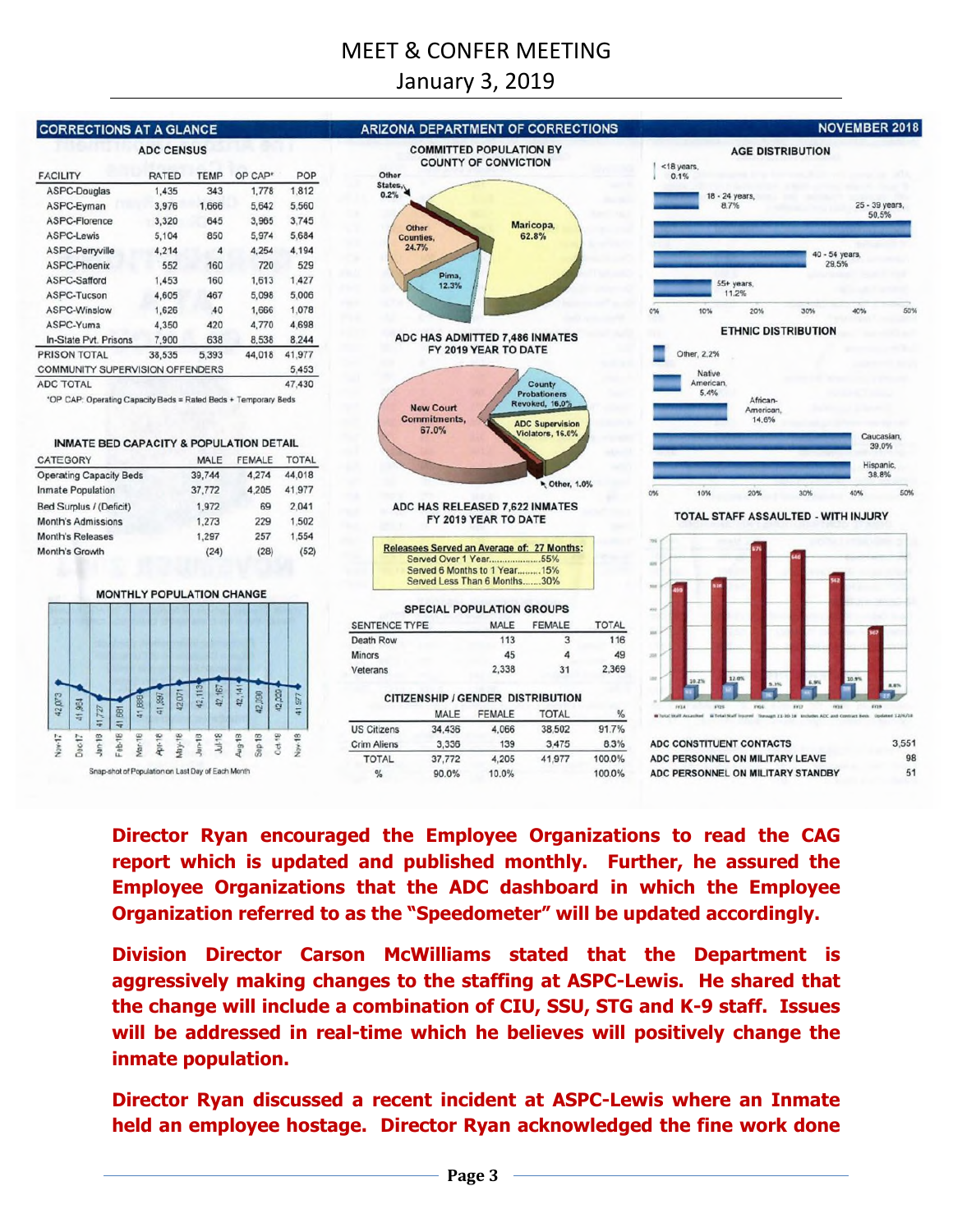**by the staff who worked diligently to ensure the safe passage of the employee who had been taken hostage. He also acknowledged that a number of things could have been done differently to avoid such incidences. Director Ryan stated that he made the decision to make the aforementioned changes at ASPC-Lewis. He expressed great concern regarding what has gone on at ASPC-Lewis over the last couple of years, in that staff have become fearful of the inmates. Director Ryan shared that during Christmas week, ADC lost fifty (50) COs, some of which were due to promotions, others were regrettable losses.** 

**Director Ryan informed the employee organizations that the 12-hour shifts are still being worked out of necessity, and Officers are able to work up to 24 hours of overtime per week.** 

**Director Ryan shared that he had a discussion with the Governor's office regarding the compensation package. He advised that there is great support for public safety and the Governor's office is listening to our requests and that he is hopeful that the pay package will be approved.** 

**Director Ryan advised that he, Division Director Mike Kearns, and Budget Administrator Jake Gable met with the OSPB and that the CO series through the Warden classifications are among the top priorities to receive a meaningful pay package.** 

**Question 2** – Of the staff assaults, how many were caused by inmates that ADC considered as having mental illness?

**Answer 2** – Division Director Carson McWilliams: We do not track assaults by the Mental Health (MH) score and could not gather this volume of information prior to the meeting. MH inmates in general react to things the same as other inmates. We must interact with them in a clear professional manner being consistent and fair. Building rapport always assists the staff member with being seen favorably by the inmate. Ensuring the inmate is involved in meaningful programming, recreation and other out of cell activities adds to officer safety.

**Division Director Carson McWilliams shared that mental health treatment for females is being moved so that all females can be grouped at ASPC-Perryville, and the mental health treatment for males will be at ASPC-Phoenix. He further shared that during a recent visit at SMU 1 with ACLU, he noticed that there were quite a few inmates on recreation. Division Director Carson McWilliams shared that Dr. Nicole Taylor created a flow chart on how**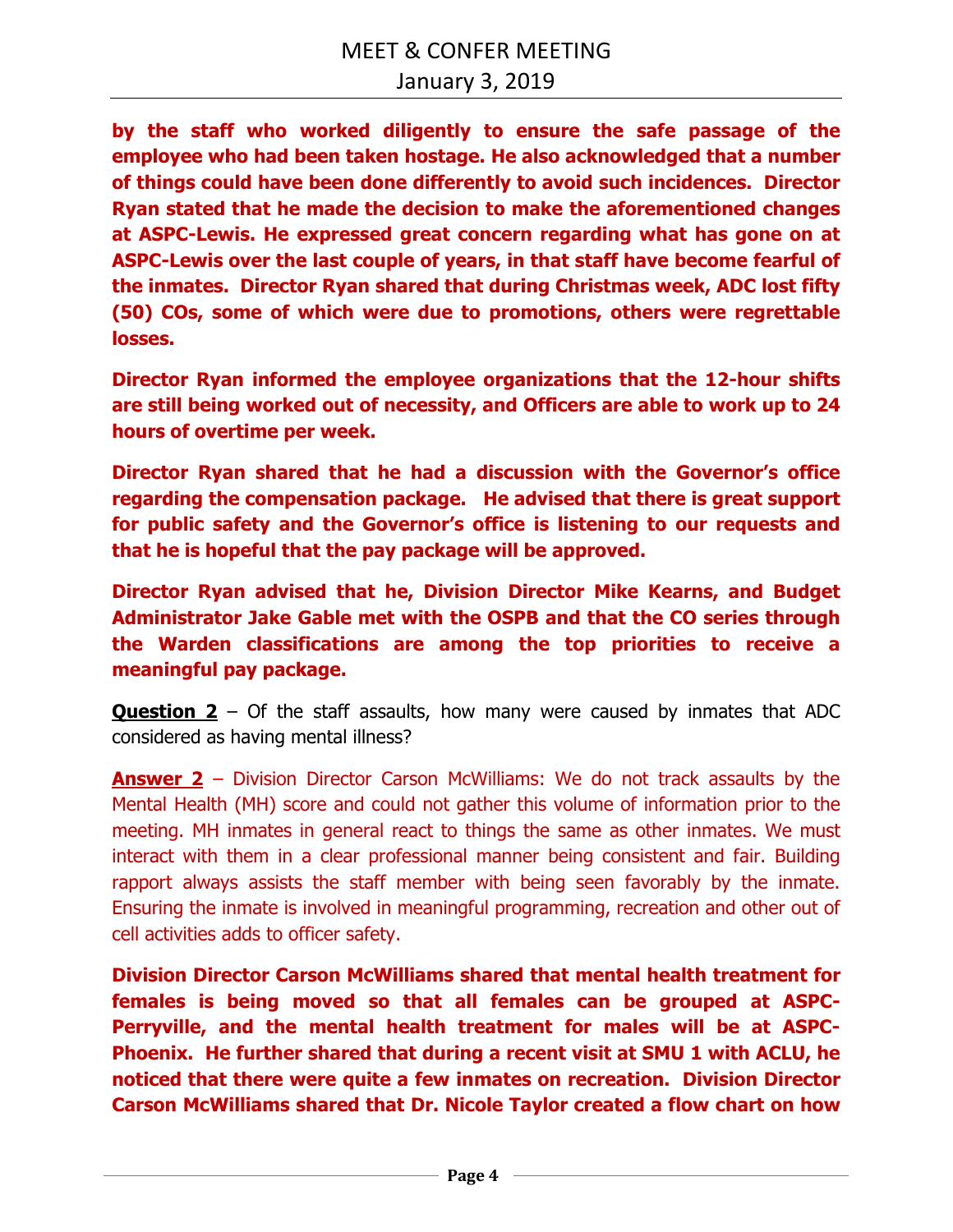**to calm inmates and how staff should manage inmates to create a safer environment which seems to be working.** 

**Director Ryan advised that one of the things that the Department is doing with grant money is motivational interviewing (MI) where Officers learn a communicative and problem solving approach when working with inmates. All CO IIIs have received MI training and that training is also being modeled at COTA.** 

**Director Ryan stated that significant changes have been made to the COTA curriculum which covers enhanced communication. Director Ryan believes that the new COTA training will produce a more informed cadre, which ultimately will encourage a safer environment for staff.** 

**Question 3** – During Governor Ducey's first term, he had identified the need for a pay raise for Corrections Officers, however, he did not say when that would happen. Hypothetically, if a raise does not come on or before this next fiscal year through the Legislators, has ADC thought of alternative ways within the department's budget to provide a pay increase for Correctional Officers and/or all staff?

**Answer 3** – Budget Administrator Jake Gable: The ADC FY 2020 Budget Request included a Decision Package titled, "Enterprise Compensation Strategies". The text of the Decision Package follows:

"ADC has identified positions within the Department where compensation adjustments are warranted. Therefore, the Department is currently working with the Governor's Office to address this issue for key positions in FY 2020. A well-designed pay increase plan will reduce high turnover and vacancy rates, resulting in a more efficient government that saves resources on constantly hiring and training new staff. The Department and the Governor's Office are considering a variety of pay package options that could potentially include: across-the-board pay raises; merit based increases; and/or leveling to market rates.

ADC recognizes that the Governor is particularly focused on compensation adjustments for vital public safety agencies. State public safety agencies often compete with local and federal operators that currently pay higher salaries than state positions, hindering the State's ability to recruit and retain highly qualified individuals. Working to create a safe and secure environment for Arizona citizens and visitors is one of our State's greatest responsibilities and challenges.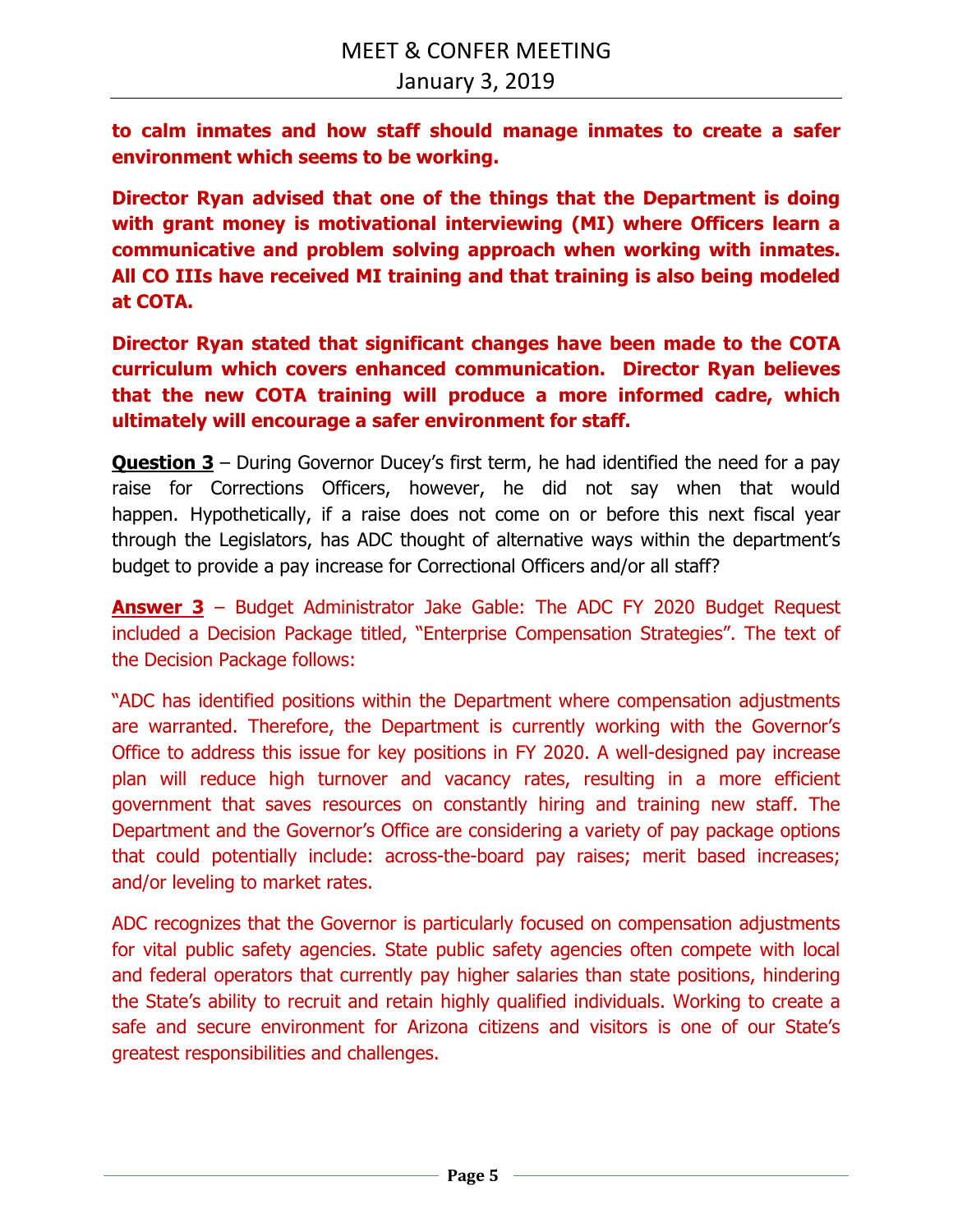Further, the Governor is uniquely positioned to collaborate across public safety and non-public safety departments, identifying critical compensation challenges and crafting the best solution that is appropriate for each.

ADC looks forward to working with the Governor's Office on these solutions during the development of the FY 2020 Executive Budget."

As the 2019 Legislative Session approaches ADC remains committed to working with the Governor's Office to address compensation for ADC employees. ADC is hopeful that these efforts will be productive.

ADC has, within base funds, increased stipends at hard to fill locations and has also utilized allowable compensation strategies from the Compensation plan. However, it is not realistic to assume that the ADC budget could absorb permanent pay increases for a significant number of its employees without a budget increase.

**Budget Administrator Jake Gable reiterated that the pay package is available online and can be found on page 342 of 430 at:** 

**https://corrections.az.gov/sites/default/files/documents/BudgetReq/adcfy-2020-operating-budget-request\_090618.pdf**

**Jake stated that the Department's focus is and continues to be on getting a meaningful pay package.** 

**To that point, Director Ryan shared with the group that he was going to meet with several legislators that day to further discuss the need for a pay package.** 

**Question 4** – Are the new COII's being hired on at a higher pay rate but then not receiving the step raises (to stop or confirm a rumor)?

**Answer 4** – CHRO Tim Rhyne: No, each newly hired Correctional Officer has their salary calculated based on the Correctional Officer Pay Plan and their correctional experience. Experience is based on previous ADC experience in the CO series or outside experience for positions equivalent to a CO such as CO in another state. In addition, employees choosing to work at an institution receiving a stipend receive the appropriate percentage. The stipends are in addition to the step plan pay and are not added to the base pay.

**Question 5** – Cell doors at Lewis Complex: Carson McWilliams experienced the cell doors and the "pins" first hand by helping an Officer lockdown a pod of inmates and how fast a pod can get out of control with the cell doors not functioning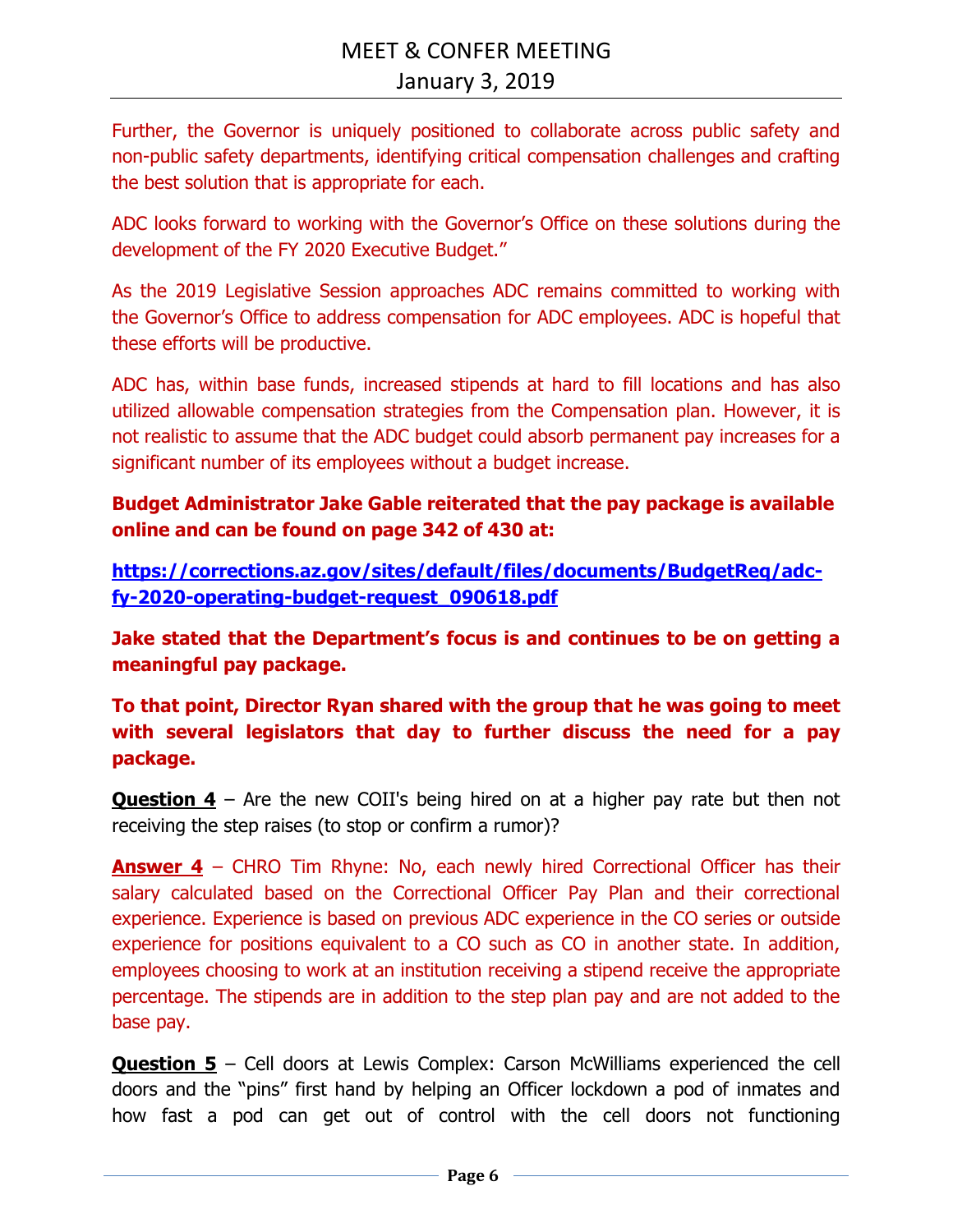properly. Officers at Lewis state that they would either need a floor Officer per pod or fix the doors with the pod speakers so they can attempt to control the pod from the control room. Any plans on fixing the door issue?

**Answer 5** – Carson McWilliams: I did experience this issue at the Rast close yard one evening last month. We need to do a number of things to address such as working on keeping doors properly maintained through routine preventive maintenance, holding inmates accountable for tampering with them and repairing the doors so they cannot be opened from the inside. We are putting together a plan to start door repairs in Rast, Morey and Buckley. It all starts with consistent, impactful enforcement of the inmate behavior.

### **Carson advised that the door repair work will begin in July 2019.**

**Question 6** – CO Trainees (COTs) or CO I's: Verbal reports indicate that COT's have been escorting inmates to recreation alone at ASPC-Eyman. Not to say that they are not capable of doing so, but why are they doing work that is not in their job description?

**Answer 6** – Division Director Carson McWilliams: The use of the Correctional Officer Trainee positions is limited to posts that are non-contact secure posts and are unarmed. The Correctional Officer Trainees are allowed to come out of the control rooms on to the floor for employee engagement only. They are able to tour and observe activities, but have no "control" over the inmates. They do not act as the second floor officer and are not working as escorts. Administrators will monitor and reinforce with their subordinate supervisors and make it topic of discussion as they walk and talk with staff.

**Question 7** – Since some of the COT's are doing CO II's work, why not implement a COT then thru evaluation and promotion become a CO I. CO I's do Correctional Officer's jobs, just not armed posts due to being under 18 years of age. Those positions and posts would be left for CO II's and supervisors on overtime. Is something similar in the works? Something similar was suggested verbally by one of the labor organizations in a past M&C. Not sure by which one. The Interim Deputy Director stated AZPOST requirements were why this was not an option. Can ADC look back into this as a possible source for staffing?

**Answer 7** – Director Ryan: COT's are not completing the work of CO II's. Cadets at the Correctional Officer Training Academy (COTA) hold the official position title of CO I. Once a CO I graduates, they are promoted to CO II and report to their assigned institution. In order for an applicant to be admitted to COTA they must meet the requirements of Title 13, Public Safety, of the Arizona Administrative Code. Chapter 4 of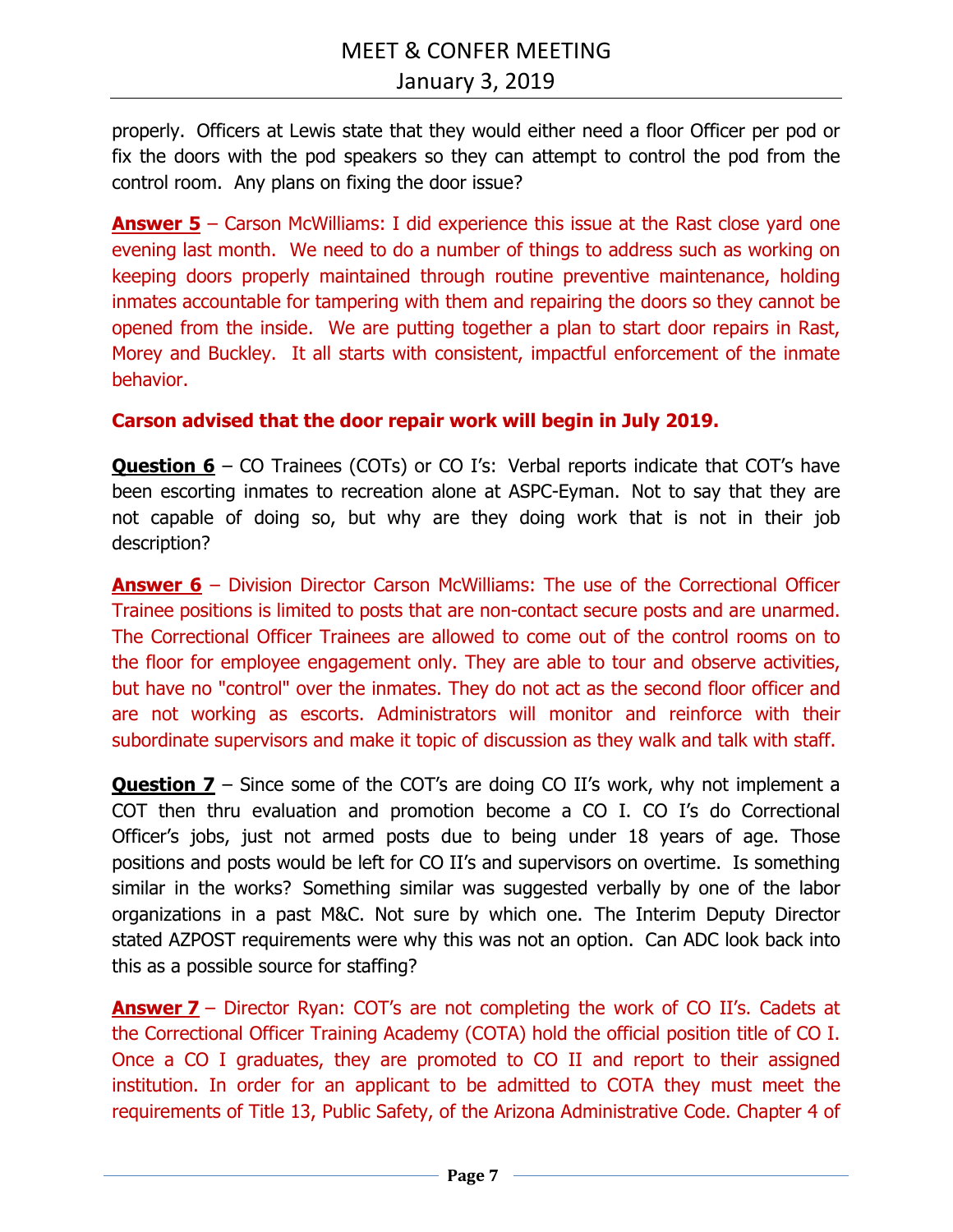Title 13, Arizona Peace Officer Standards and Training Board (AZPOST), requires a cadet being admitted to the academy for training as a Correctional Officer to be at least 21 years of age by the date of graduation from the academy. CO Trainee is not an official part of the CO series, as defined by AZPOST and consequently, not governed by AZPOST rules. CO Trainee positions require an applicant to be 18, giving them the ability to fill designated positions until they meet the age requirement and can attend COTA. The Recruitment Unit for Selection and Hiring (RUSH) tracks CO Trainee's currently in the field and contacts them to start the processing required for their admittance to COTA once they are eligible. Once processed, they are scheduled for a COTA start date and promoted to CO I.

In addition, the Department will be collaborating with AZPOST in the coming months to explore the possibility of modifying the hiring age of a Correctional Officer from 21 to 18 years old. This will require an AZPOST rule change, which may take several months to complete.

**Director Ryan stated that he is going to request to change the legal age limit for one to become a Correctional Officer from age 21 to 18 to expand the CO hiring pool. He shared that previous engagements at schools and other locations have garnered attention and interest from a younger demographic. Lowering the legal age limit to 18 will give young adults the opportunity to establish careers within Corrections whilst helping alleviate the CO vacancy rate.** 

**Question 8** – With all the difficulties at ASPC-Winslow, we have received complaints about COII & COIII's working in cold offices that in some cases require the Officers to wear gloves to work. Officers noticed that heaters were moved to create heat for inmates, but when it came to heaters for the Officers, they were noticeably absent.

**Answer 8** – Division Director Carson McWilliams: To assist in mitigating the lack of heat due to the natural gas shut off at Winslow, portable heaters that tied into the ventilation system were ordered for the inmate population and space heaters that were more effective in providing heat to targeted areas such as control rooms and offices during work hours were provided for staff. Installation for the portable heaters was completed on November 14, 2018, and the space heaters for staff were purchased from November 9, 2018 through November 20, 2018, with distribution to staff beginning on November 10, 2018, with completion on November 23, 2018. Staff were also permitted to bring in personal space heaters, if they desired, and many did so beginning as early as October 28, 2018. The Winslow management team was also active in walking staff work areas to monitor temperatures and address concerns that were presented to them. In total, 43 space heaters were purchased for staff, and 45 heaters were brought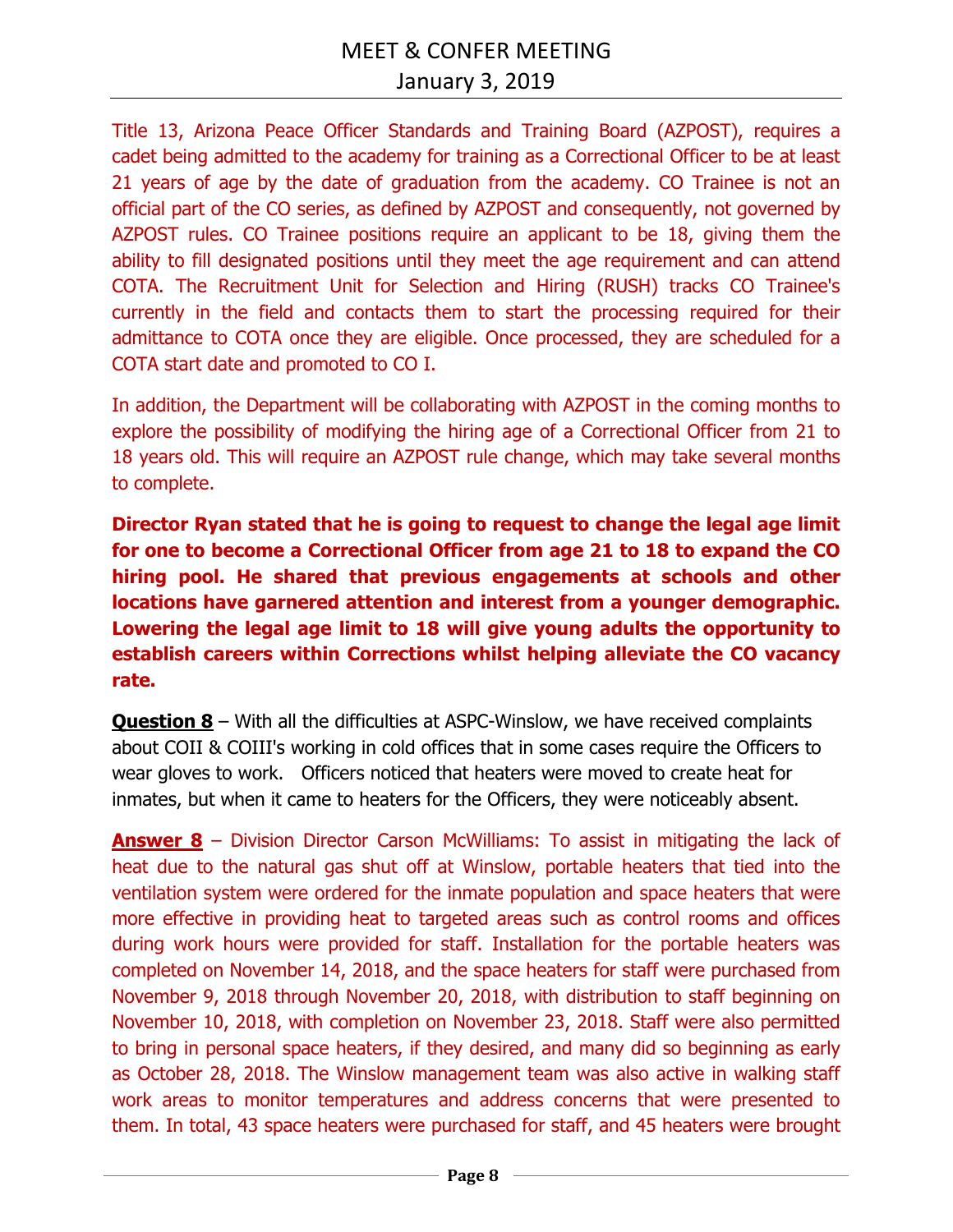in for personal use during this gas outage for use in CO II control rooms and offices, CO III offices, and support staff offices.

**Question 9** – Is there a plan to keep with the current trend to pay a merit bonus in the upcoming fiscal year?

**Answer 9** – Budget Administrator Jake Gable: We are not able to answer this question now. It is too early to forecast the availability of funds for compensation initiatives. Several factors that impact funding availability will not be known until later in the fiscal year. Employees should not plan for or have any expectation that merit pay will occur in FY 2019.

**Question 10** – Currently, at ASPC-Perryville, overtime assignments are only available to staff that are assigned to ASPC-Perryville. The prevailing reason is that it is hard to enforce a "no contact" assignment for PREA investigations, when it is with an employee that is not assigned to ASPC-Perryville. This wisdom assumes that misconduct will happen and breeds mistrust by Administrators towards staff. The Fraternal Order of Police urges the removal of the OT embargo on overtime at ASPC-Perryville.

**Answer 10** – Division Director Carson McWilliams: Inmates at ASPC-Perryville, report allegations of Prison Rape Elimination Act (PREA) against staff at a higher frequency than male inmates. The Prison Rape Elimination Act, as well as DO 125, Sexual Offense Reporting, requires that staff alleged of unlawful sexual conduct be removed from inmate contact pending final resolution of an investigation. These investigations take between 10 and 20 days to complete. To date in CY2018, 44 staff members have been placed on no-inmate contact pending resolution of their investigation. The investigators are hindered if they have to travel to other institutions to complete their investigations. Further, the institutions where these staff members are assigned suffer unduly by having to work the employee in a no-inmate contact post. There is no assumption that "misconduct will happen" as suggested. Of the 44 cases completed this calendar year so far, 0 were sustained, 12 were unfounded, and 32 were unsubstantiated. It is well known that the vast majority of our staff do their jobs in a manner consistent with our Agency Core Values. Our agency is audited for adherence to the Prison Rape Elimination Act and our investigations into allegations. The overtime restriction we have ensures that the investigation can be completed as quickly as possible and get staff back to work. There is a higher need for employees to work overtime at ASPC-Lewis. Staff not assigned to ASPC-Perryville can work overtime at ASPC-Lewis due to the low staffing.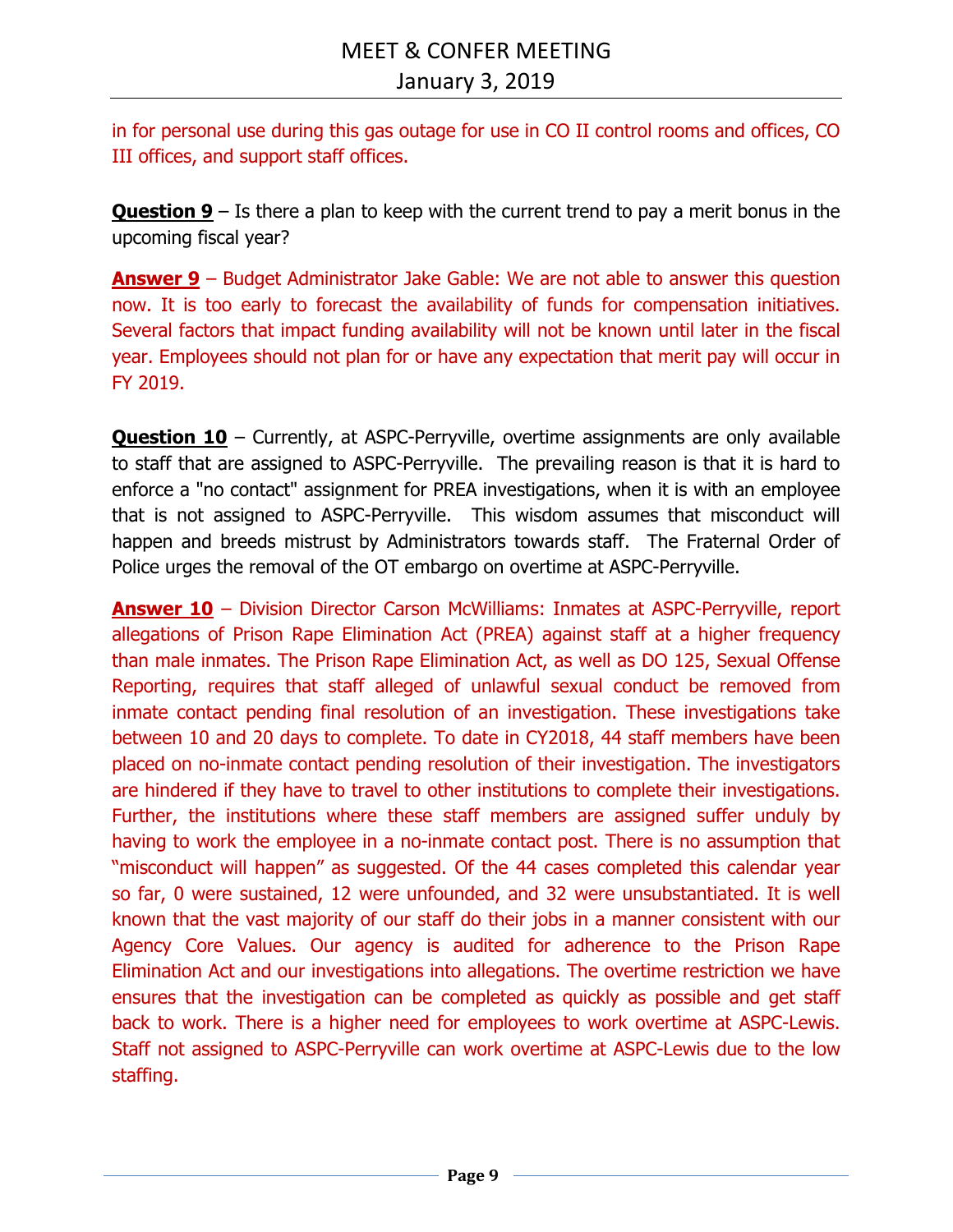## **Division Director Carson McWilliams advised that he will need the names of those working overtime to address any issues accordingly.**

**Question 11** – Department Order (DO) 509.11.1.1 restricts tuition reimbursement for classes in educational institutions inside of Arizona. This restriction limits the choice of employees to choose an educational institution to a select few options. ADOA Tuition Reimbursement for Education R2-5A-405 does not restrict State Agencies only to use in-state educational institutions; thus the Fraternal Order of Police urges the removal of this limitation to expand the employee's choice for educational institutions (on-line).

**Answer 11** – CHRO Tim Rhyne: You are correct, ADOA's policy does not contain any reference to limiting opportunities to only Arizona entities. The policy is different from the personnel rule which was cited, but that Personnel Rule also does not cite any specific references to limiting tuition reimbursement to Arizona.

We will modify the policy to remove this limitation and expand the choices of educational institutions for ADC employees.

**Question 12** – The Fraternal Order of Police would like information on the total amount of days off Department employees take for civil service duty (Jury Duty) for the last year. More specifically, Correctional Officers and Community Correctional Officers.

| <b>CY2018</b>                |             |  |
|------------------------------|-------------|--|
| <b>All ADC Employees</b>     | 319.19 days |  |
| <b>Correctional Officers</b> | 201.13 days |  |
|                              |             |  |
| <b>OFFICERS</b>              | <b>DAYS</b> |  |
| <b>CMTY CORRS OFFCR</b>      | 2.69        |  |
| <b>CORRL CAPT</b>            | 7.63        |  |
| <b>CORRL LT</b>              | 17.00       |  |
| <b>CORRL MAJOR</b>           | 1.00        |  |
| <b>CORRL OFFCR 2</b>         | 134.72      |  |
| <b>CORRL OFFCR 3</b>         | 23.00       |  |
| <b>CORRL OFFCR 4</b>         | 4.41        |  |
| <b>CORRL SGT</b>             | 10.69       |  |
| <b>Grand Total</b>           | 201.13      |  |

## **Answer 12** – Division Director Mike Kearns: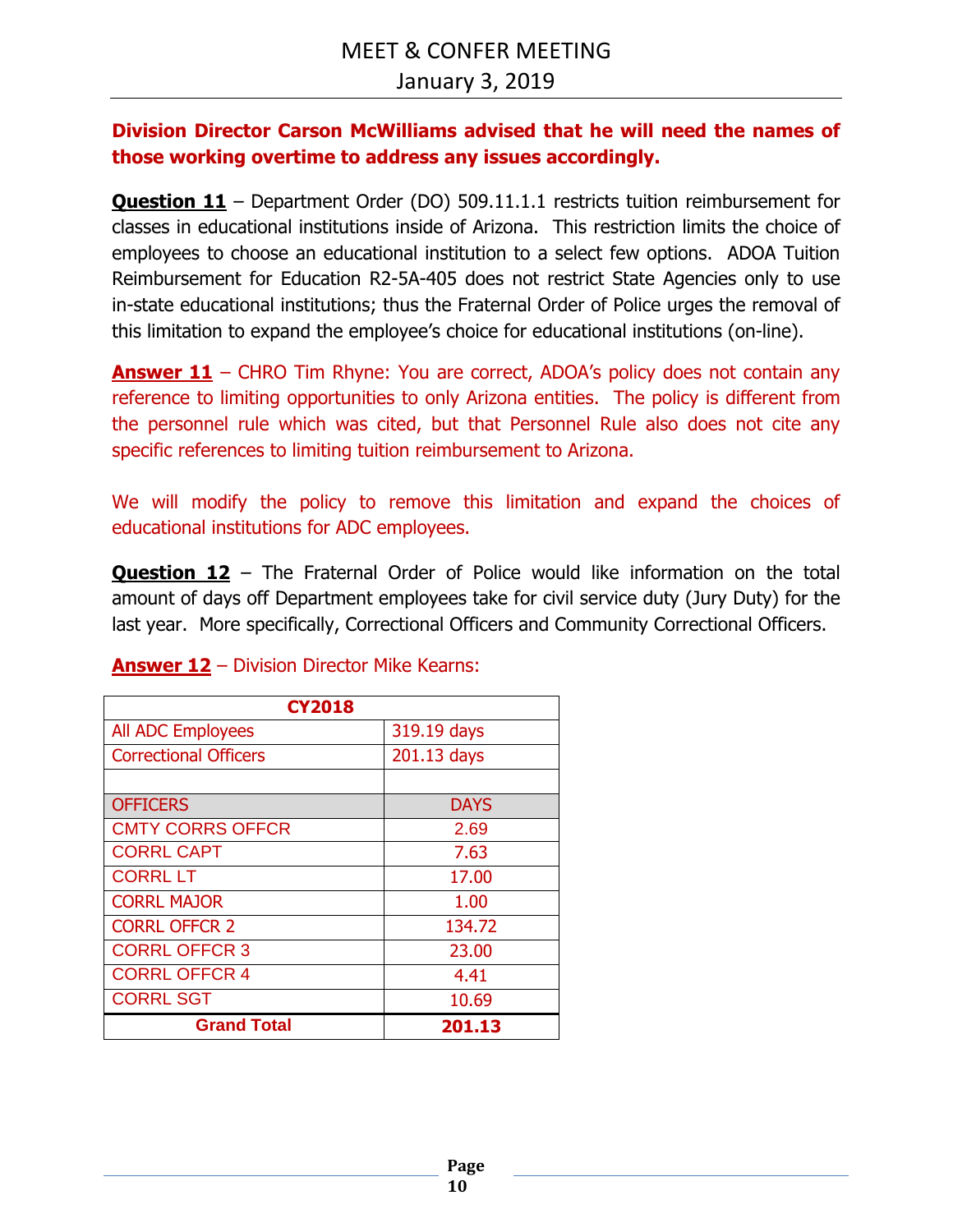**Question 13** – Can we please get a concrete answer as to "why" the Department is not reporting staff assaults to the media?

**Answer 13** – Director Ryan: The Arizona Department of Corrections takes inmate assaults on staff very seriously and is always working to lower the number, especially assaults that result in an injury. Such assaults are not tolerated and often result in the referral of new criminal charges against the offending inmate(s).

ADC openly discusses the dangers that our staff face in their job, and we transparently share staff assault data by posting it publicly on the website each month, in both the "Corrections at a Glance" and "Inmate Assault, Self-Harm, & Mortality Data" reports. News media monitor this data and, on occasion, make inquiries or write stories about it.

However, they understand that while the agency tracks and publicly reports the data, the vast majority of assaults on staff do not result in an injury to the employee.

Moreover, news media and the public understand that with nearly 42,000 felons in state prisons, assaults do occur and, given that most are non-injurious, it doesn't warrant for them daily coverage. The same goes for police officers and other law enforcement who must deal with assaults upon them by suspects or others, assaults that often don't result in an injury. Departments do not report individual incidents and news media does not cover them.

When injuries occur to our staff, especially serious ones, the Department does not withhold news from the media, and we share available facts at that time.

**Inspector General Greg Lauchner reiterated the Department will continue to share information with the media when assaults that result in injury occur. He reminded the Employee Organizations that they are able to inform their constituents of the staff assaults.** 

**Employee Organization: We need to know about staff assaults, it's important for our safety.** 

**Director Ryan acknowledged the Employee Organizations' request for information regarding Staff Assaults.**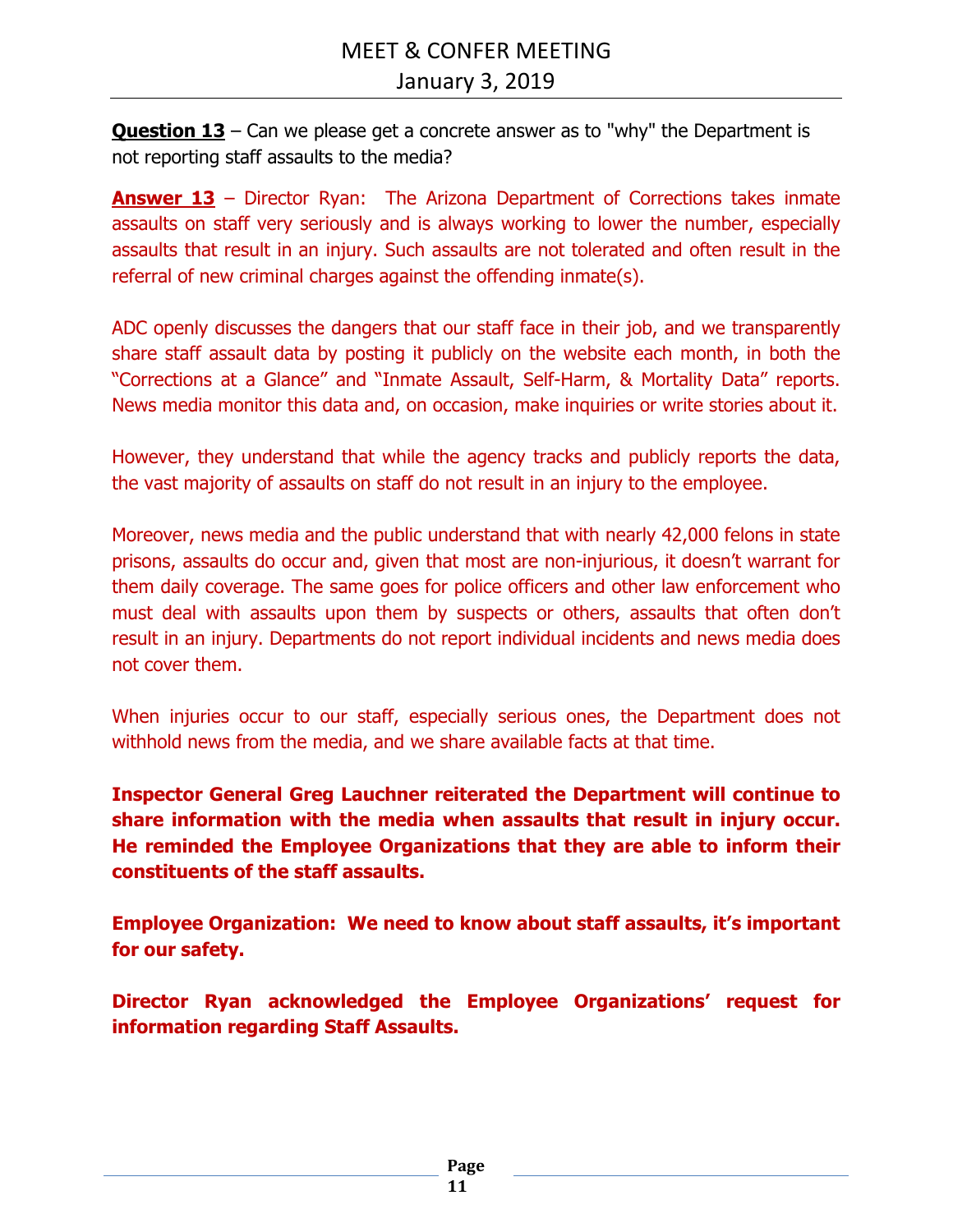**Question 14** – Can you please invite AZCPOA to any and all policy review committees for their input as well? We are being left out of the decision-making process and that is completely unfair to the members who make up a considerable part of the workforce.

**Answer 14** – Denise Stravia: Consistent with our ongoing implementation of the Arizona Management System (AMS), ADC is developing a regularly scheduled review of our Department Orders that creates greatly expanded employee participation. As part of this new process, employees throughout the agency will have the opportunity to be involved in two ways:

- a. The review schedule will be published in advance on the ADCnet, so all employees will be aware of when a DO is due for review. There will be a dedicated email box established so that employees are able to submit comments and suggestions, which will be taken into consideration by the Review Team.
- b. Each review team will represent a cross-section of functional areas and job classifications, to ensure the broadest possible participation. In this way, all employees will be invited to have a voice in the review and revision of ADC Department Orders.

Development and evaluation is still in progress, but we anticipate implementation early in the 3rd quarter of this fiscal year.

**Denise Stravia shared that the committee will meet around the 17th of this month.** 

**Question 15** – Can you please comment as to why there are such weak disciplinary sanctions for inmates who seriously assault and injure your staff?

**Answer 15** – Division Director Carson McWilliams and Inspector General Greg Lauchner: First you should provide specific incidents where you feel weak disciplinary sanctions were used, this question is too general. I reviewed five serious staff assaults in the past eight months and found all to have received time loss, increased custody and CIU putting cases together for criminal prosecution.

**Question 16** – Why is it that when staff is seriously assaulted the yard is ran as normal but when an inmate is seriously assaulted the yard is locked down and TSU, SSU, and K9 are called out for searches.

**Answer 16** – Division Director Carson McWilliams: This allegation is inaccurate. Each incident is carefully evaluated and responded to accordingly. A good example to refer to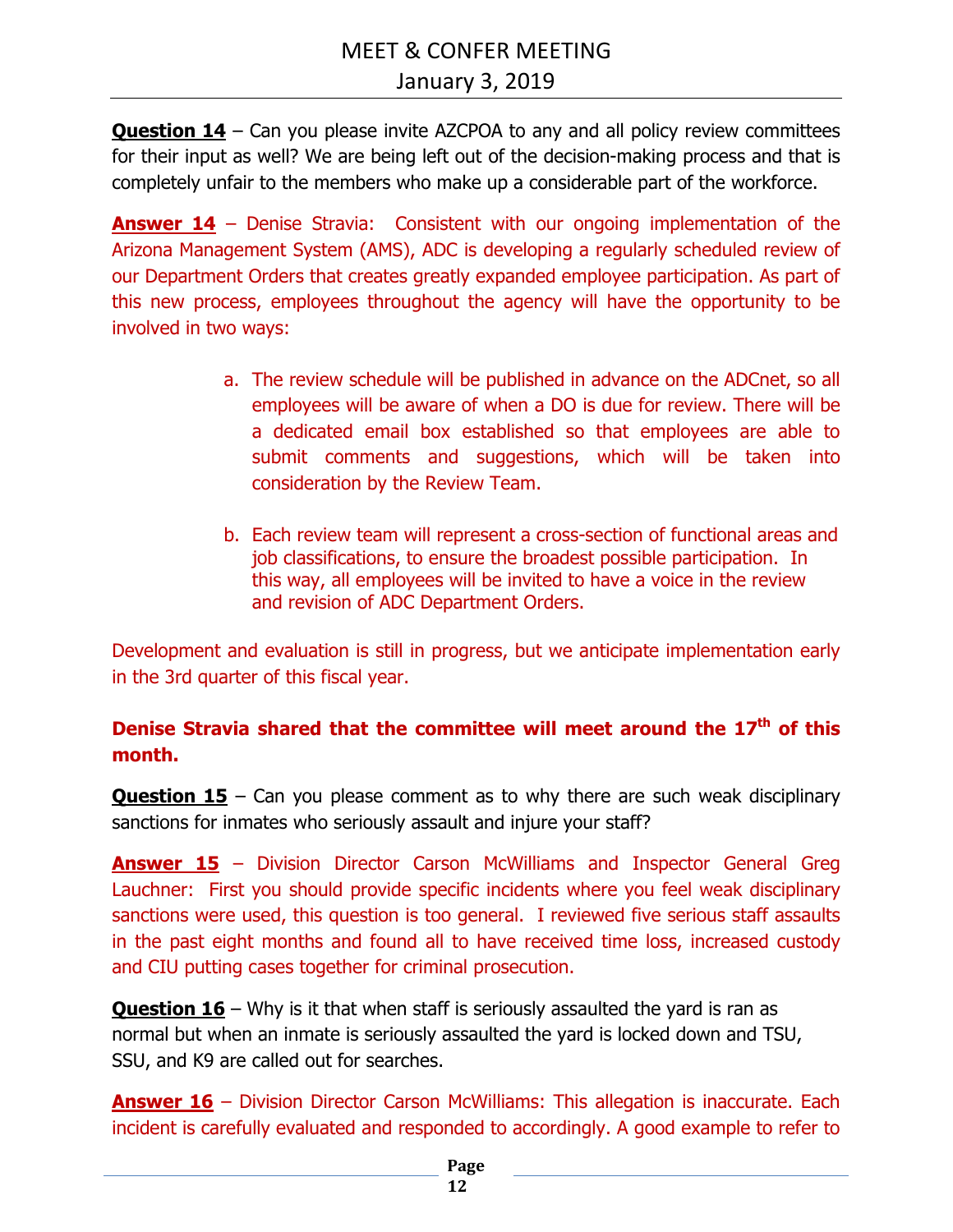is related to the most recent serious staff assaults that occurred at the Lewis Complex in the Morey and Buckley Units. Intelligence gathering, search and compliance operations were launched at each unit subsequent to the assaults on staff. Over 100 responders were deployed to these units. Law enforcement officers from outside agencies were embedded with ADC investigators for intel gathering purposes, and TSU/SSU/K9 officers fully searched the units and populations. Inmate property was put into full compliance with policy as were the inmates for their grooming and dress. Several inmates removed from these yards and placed into higher custody. Any inmates that assault staff where injury or the risk of serious injury is present, are always moved to higher custody, to include placement into the Restrictive Status Housing Program or into Enhanced Security. The timing of the agency response to these incidents may not always be perceived as immediate, but be assured that some form of official review and coordinated response to staff assaults always occur.

**Employee Organization: As of January 1, 2019, Employees have been told that they can no longer wear the stab vests that they previously purchased. In addition, employees are being told that they have to purchase their own utility belts. Why are the staff not allowed to wear their stab vests, and why do we have to purchase our own belts?** 

**Division Director Carson McWilliams advised that ASPCs Perryville and Central Unit do not have to wear stab vests. He said that the stab vests expire after five (5) years and that if the plates are removed from the stab vests, they should not be worn for any other reason.** 

**Director Ryan advised that he will have a conversation about the vests and the utility belts with Carson McWilliams and his team**. **He advised that there should be no reason as to why Officers would need to purchase their own stab vests.** 

**Question 17** – Can someone explain the retirement programs?

**Answer 17** – CHRO Tim Rhyne: This allegation is inaccurate. Each incident is carefully evaluated and responded to accordingly.

- a. The Corrections Officers Retirement Plan (CORP) is administered by the Public Safety Personnel Retirement System (PSPRS). The plan currently consists of three different tiers based on statute changes over time. Tier membership is based upon date of hire.
	- Tier I is a Defined Benefit (DB) Plan Membership is based on a hire date in a CORP position prior to January 01, 2012.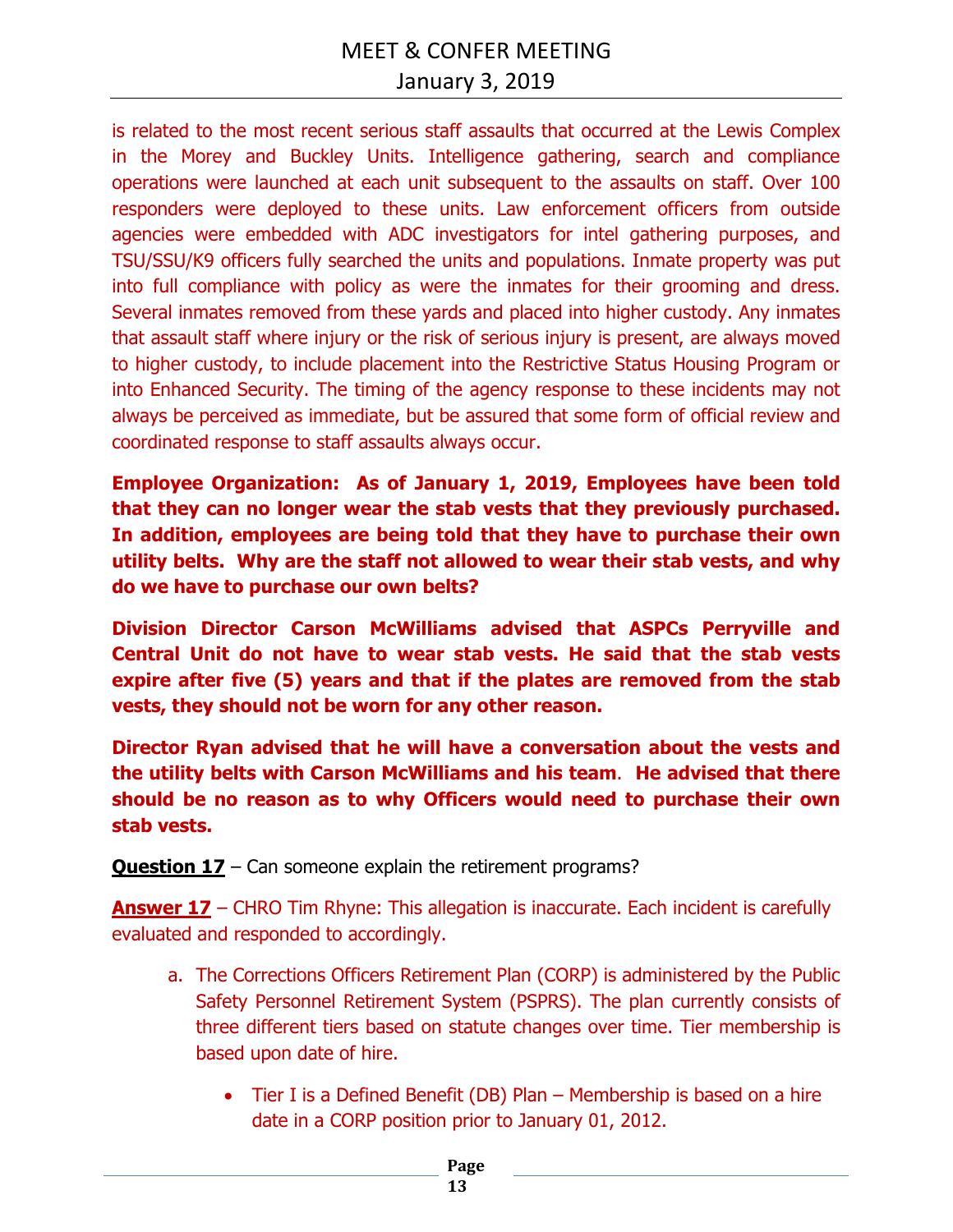- Tier II is a Defined Benefit (DB) Plan Membership is based on a hire date in a CORP position on or after January 01, 2012.
- Tier III is a Defined Contribution (DC) Plans Membership is based on a hire date in a CORP position on or after July 01, 2018.

A previous employee who returns to work in a CORP positon typically returns to the tier they were in during their initial term of employment. The exception to this is for a small group of people from Tier II that resigned prior to July 1, 2018 and were rehired after July 1, 2018.

A Matrix with details regarding each tier is available at:

http://www.psprs.com/uploads/sites/1/CORP\_matrix\_FY18-19.pdf

b. Drop retirement conflicting issues. HR is stating you can't enroll in the drop program until you have retired after 24 year. And are you living off your Corp retirement and dropping your bi weekly pay check?

**Answer** - Employees in CORP positions do not have a DROP program but do have the option of a reverse DROP program. Tier I and II employees that are eligible for a retirement benefit that have at least 24 years of credited service as a non-dispatcher may elect to participate in the Reverse Deferred Retirement Option Plan (Reverse DROP). Reverse DROP is an optional benefit program allowing members the opportunity to receive a one-time lump-sum payment (from 1 to 60 months) at the time of retirement in addition to their monthly retirement benefit.

The calculation for their monthly retirement benefit and Reverse DROP payment is based on the member's service and salary at the time of participation in Reverse DROP and the lump-sum payment is credited as though it accrued monthly from the Reverse DROP date to the date the member elected to participate (plus interest equal to the yield on a 5-year Treasury note as of the first day of the month as published by the Federal Reserve Board).

It is important to note that if a member elects to participate in Reverse DROP, their credited service cannot go less than 24 years as a non-dispatcher.

c. Can someone retire, draw their CORP retirement and come back to work for DOC?

**Answer** - A CORP Retiree cannot return to any CORP position until they are retired for 12 months or their pension will be suspended. The retiree may return after one week to an ASRS position without suspending their pension.